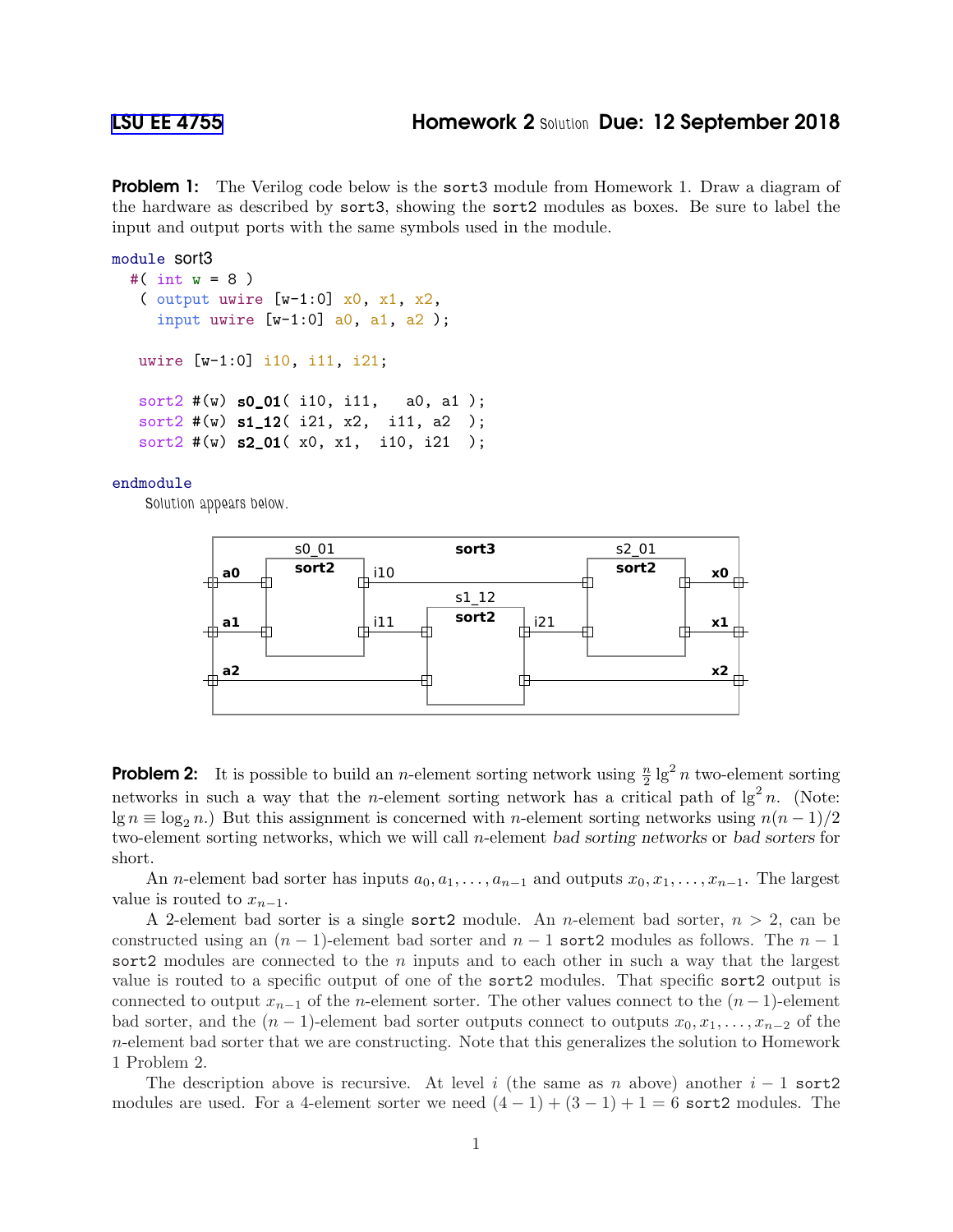cost of an n-element bad sorter is found by solving the summation  $\sum_{i=2}^{n} i - 1$ , which is  $n(n-1)/2$ . That's  $O(n^2)$ , which is how the bad sorter got its name.

It gets worse. The critical path through the bad sorter can range from bad to awful. That depends on two things: How the sort2 modules are used to find the largest value, and how the sort2 modules connect to the  $(n-1)$ -element bad sorter.

(*a*) Show the worst way that sort2 modules can be connected to find the largest value. *Hint: the critical path should be*  $n-1$  sort2 *modules.* Provide a sketch for the general case, and an example for  $n = 4$ .

Call the sort2 modules  $s_0$  to  $s_{n-2}$ . Connecting output x1 of  $s_i$  to input a0 of  $s_{i+1}$  for  $0 \le i < n-1$  is the worst way to connect  $n-1$  modules. See the illustration below. The critical path starts at a0 or a1 and ends at either output of sorter  $s_{n-2}$ .



(*b*) Show the worst way that the sort2 modules, as connected above, can connect to the  $(n-1)$ element sorter. Provide a sketch.

Notice that the critical path through the  $sort2$  modules starts at  $a[0]$  and ends at  $j[n-2]$ . So when connecting  $j[n-2]$  to the smaller sort module the worst ports that it can be connected to are  $a[0]$  and  $a[1]$ . That's shown below. Note that n inside the smaller sort\_awful is equal to n-1 in the larger one.